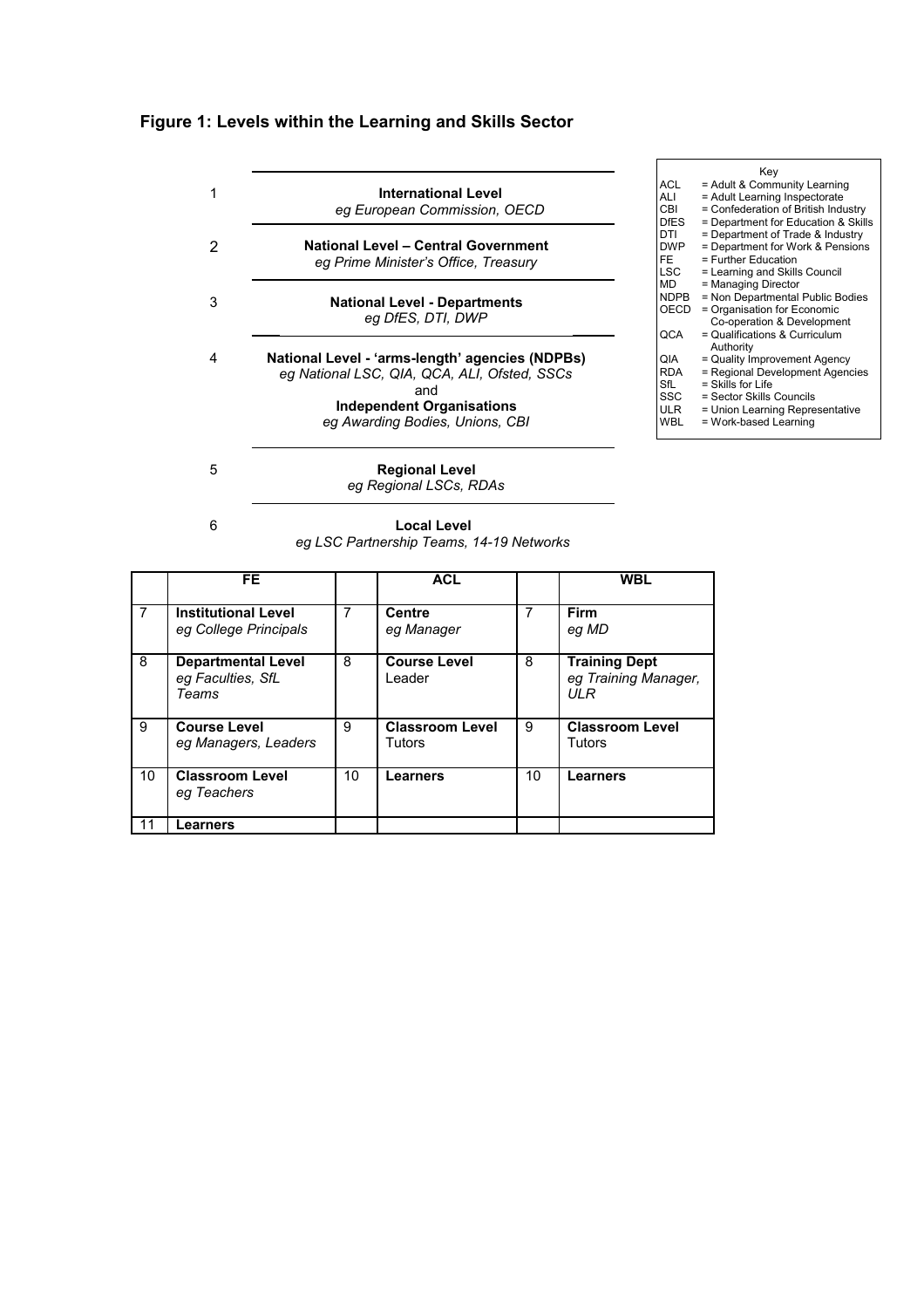| Site type        | Learners | <b>Tutors &amp; Managers</b> | <b>Workplace managers</b><br>& ULRs | <b>Total</b> |
|------------------|----------|------------------------------|-------------------------------------|--------------|
| l FE level 1 & 2 | 168      |                              | $- - -$                             | 249          |
| <b>ACL</b>       | 92       | 59                           | $- - -$                             | 151          |
| <b>WBL</b>       | 89       | 44                           | 26                                  | 159          |
| <b>TOTAL</b>     | 349      | 184                          | 26                                  | 559          |

## **Figure 2: Interviews in Learning Sites, Spring 2004 – Summer 2006**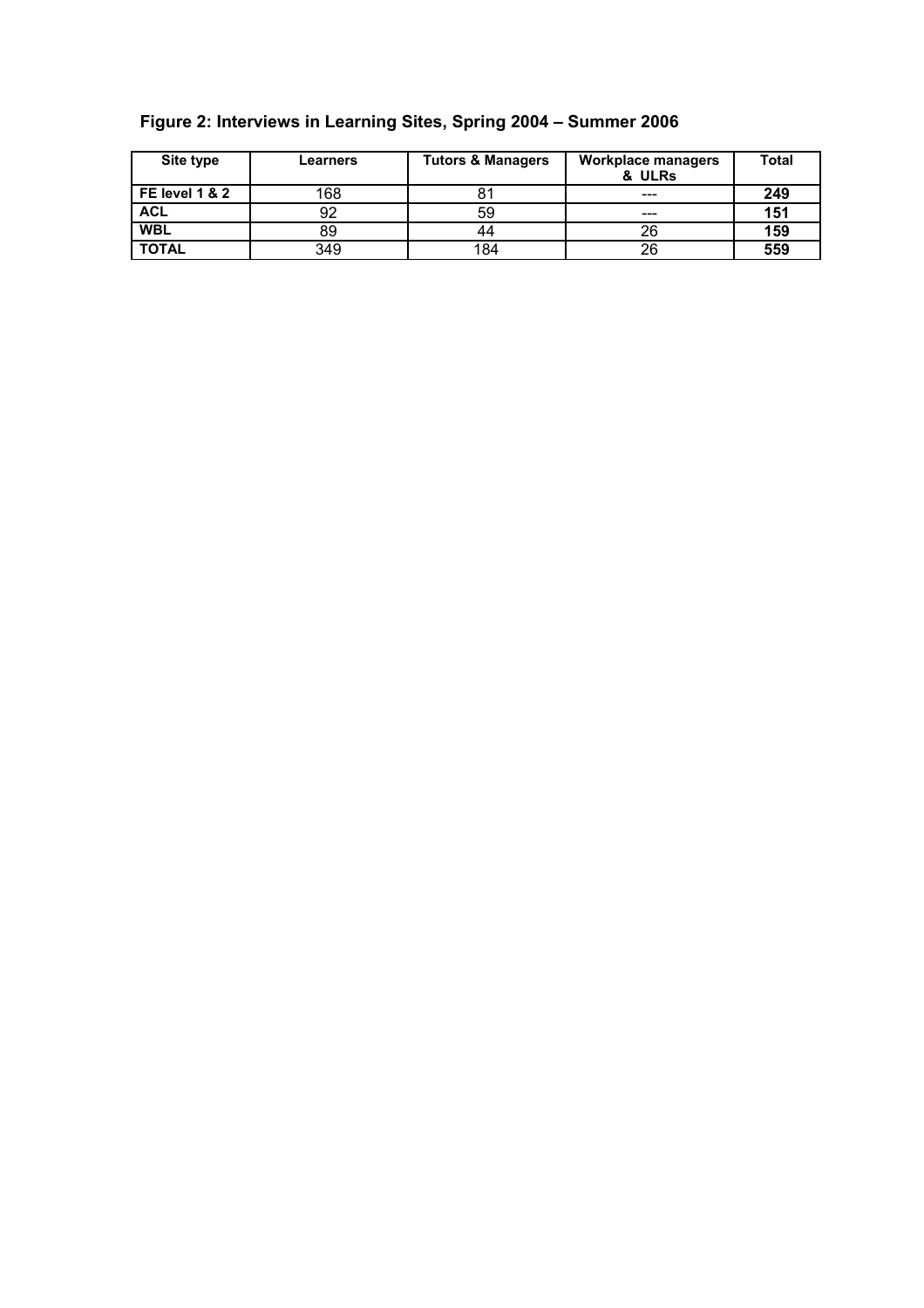## **Figure 3: Policy Interviews to date (February 2007)**

| <b>Type of Organisation</b>                                                           | <b>Number of interviews</b> |
|---------------------------------------------------------------------------------------|-----------------------------|
| LSC (national, regional & local)                                                      | 50                          |
| National Departments and NDPBs                                                        | 24                          |
| Other national, regional and local bodies, including<br>those of employers and unions | 46                          |
| <b>TOTAL</b>                                                                          | 120                         |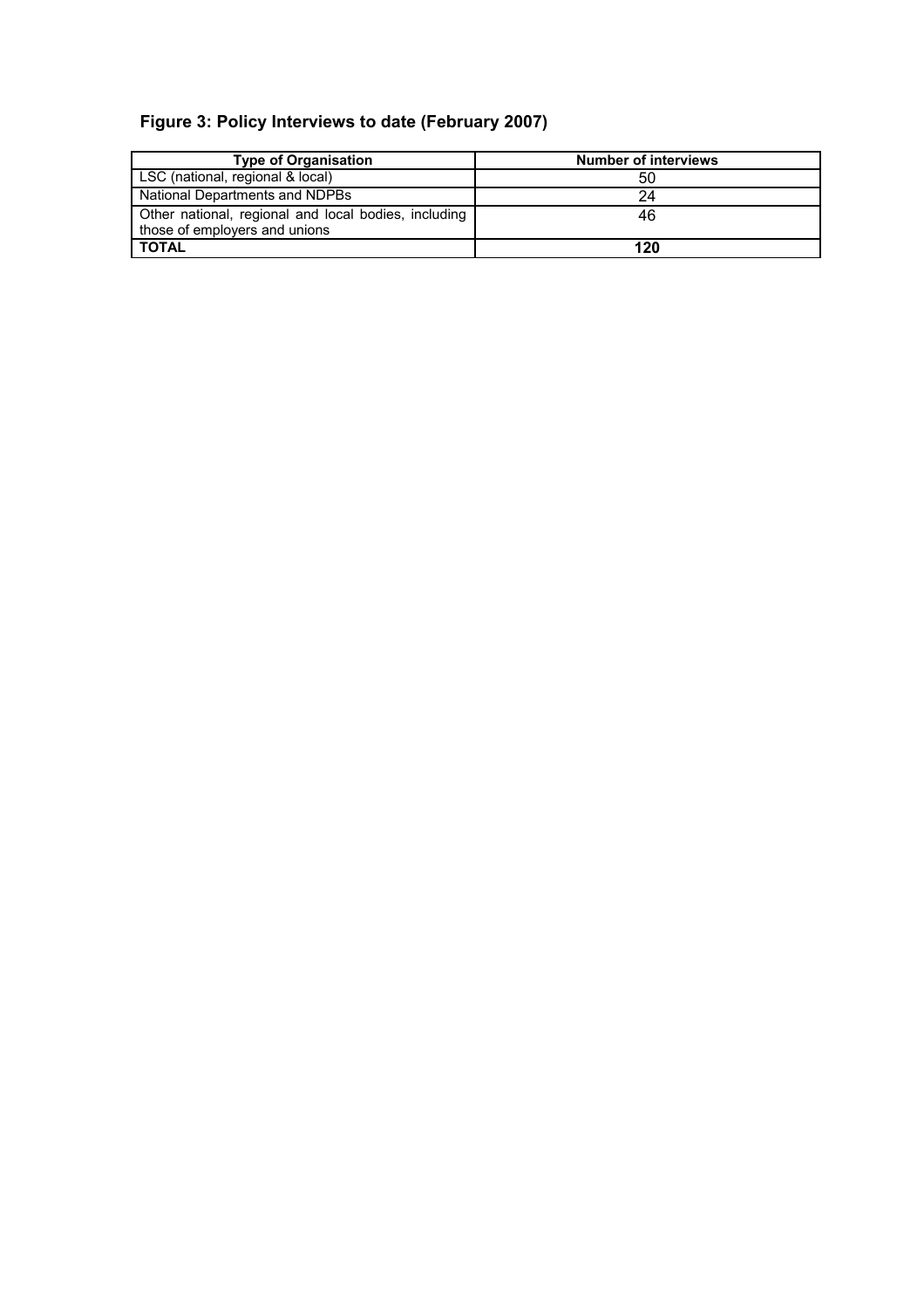